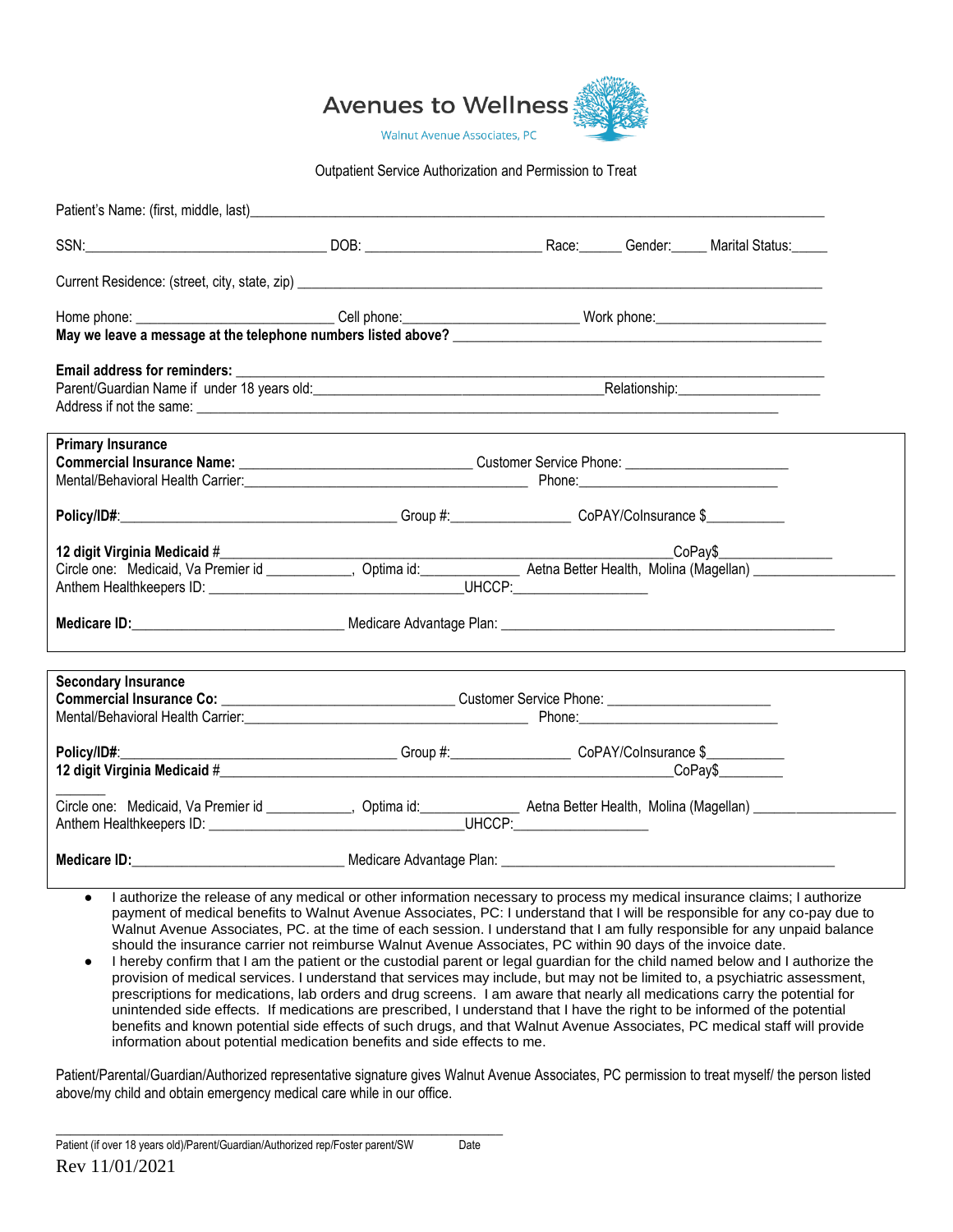| <b>Avenues to Wellness</b><br><b>Walnut Avenue Associates, PC</b>                                                                         |                                                                     |                                           |                                                                                                     |                     |  |  |
|-------------------------------------------------------------------------------------------------------------------------------------------|---------------------------------------------------------------------|-------------------------------------------|-----------------------------------------------------------------------------------------------------|---------------------|--|--|
|                                                                                                                                           |                                                                     | <b>Psychiatric Background Information</b> |                                                                                                     |                     |  |  |
|                                                                                                                                           |                                                                     |                                           |                                                                                                     |                     |  |  |
| Height: Weight: Weight: pounds Gender Identification: ___________________________                                                         |                                                                     |                                           |                                                                                                     |                     |  |  |
| Pharmacy Address and ZIP <b>Example 2018</b>                                                                                              |                                                                     |                                           |                                                                                                     |                     |  |  |
|                                                                                                                                           |                                                                     |                                           | PSYCHIATRIC HISTORY / INFORMATION                                                                   |                     |  |  |
| In your own words,<br>briefly state the reason<br>why the patient needs to<br>see a Psychiatrist and<br>when did these symptoms<br>begin? |                                                                     |                                           |                                                                                                     |                     |  |  |
| Current Medications:                                                                                                                      | Dosage:                                                             | it:                                       | How long has the patient taken                                                                      | Prescribing Doctor: |  |  |
|                                                                                                                                           |                                                                     |                                           |                                                                                                     |                     |  |  |
|                                                                                                                                           |                                                                     |                                           |                                                                                                     |                     |  |  |
|                                                                                                                                           |                                                                     |                                           |                                                                                                     |                     |  |  |
|                                                                                                                                           |                                                                     |                                           |                                                                                                     |                     |  |  |
|                                                                                                                                           |                                                                     |                                           |                                                                                                     |                     |  |  |
|                                                                                                                                           |                                                                     |                                           |                                                                                                     |                     |  |  |
|                                                                                                                                           |                                                                     |                                           |                                                                                                     |                     |  |  |
| Previous Psychiatric Medications:                                                                                                         |                                                                     |                                           |                                                                                                     |                     |  |  |
|                                                                                                                                           |                                                                     |                                           |                                                                                                     |                     |  |  |
| Has the patient<br>previously been treated<br>by a psychiatrist?<br>I Yes<br>$\Box$ No                                                    | Has the patient previously<br>been treated by a Therapist?<br>□ Yes | $\Box$ No                                 | Has the patient previously been<br>hospitalized for psychiatric reasons?<br>$\Box$ Yes<br>$\Box$ No |                     |  |  |
|                                                                                                                                           |                                                                     | LEGAL HISTORY                             |                                                                                                     |                     |  |  |
| Has the patient ever had legal charges?                                                                                                   |                                                                     | $\Box$ Yes                                | $\Box$ No                                                                                           |                     |  |  |
| If yes, please explain?                                                                                                                   |                                                                     |                                           |                                                                                                     |                     |  |  |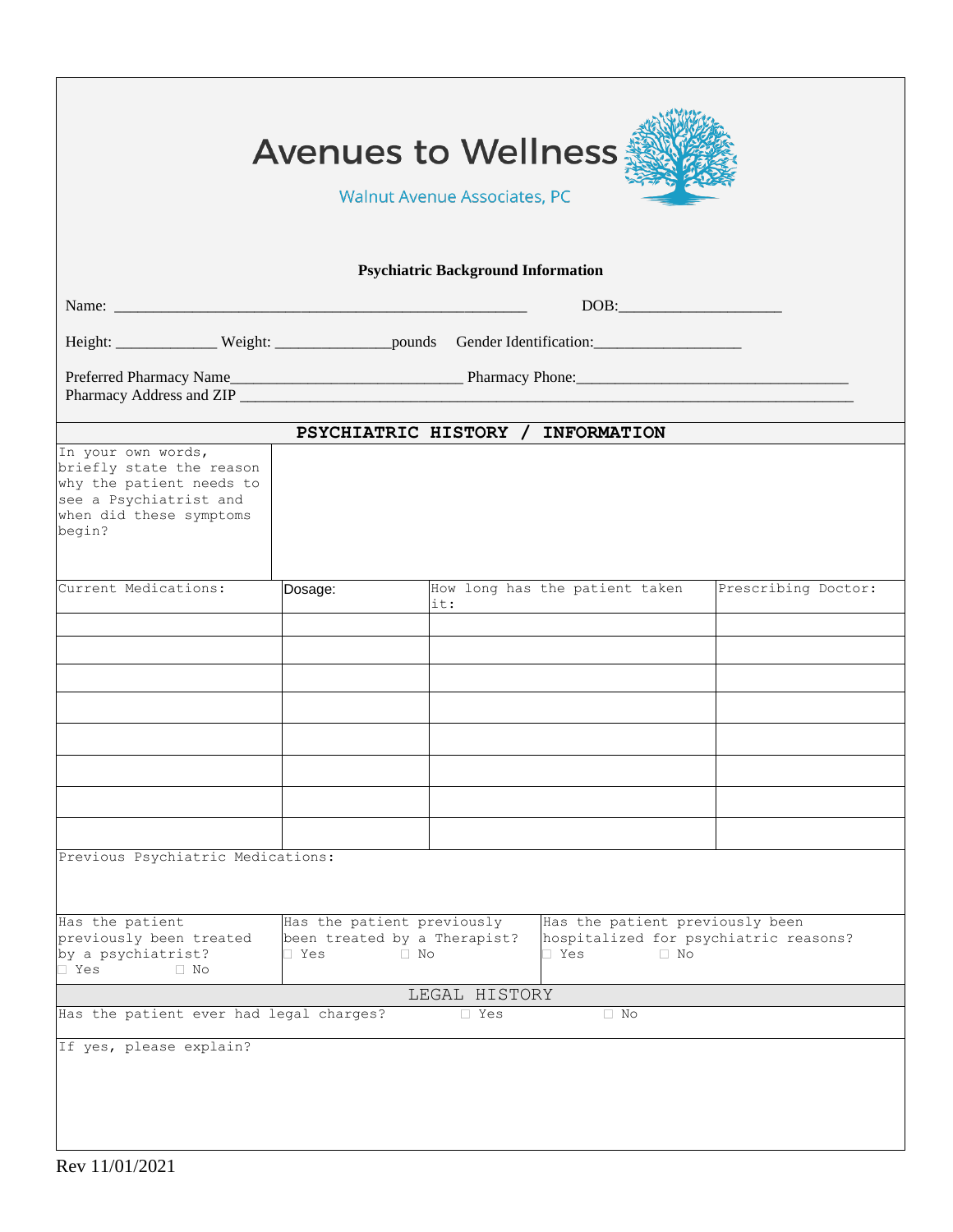|                                                                                                                          |       | FAMILY HISTORY / INFORMATION |                       |             |                                                                       |                                  |
|--------------------------------------------------------------------------------------------------------------------------|-------|------------------------------|-----------------------|-------------|-----------------------------------------------------------------------|----------------------------------|
| Is the patient's parents divorced or separated? I Yes                                                                    |       |                              |                       | $\Box$ No   | when they separated?                                                  | If yes, what age was the patient |
| Is the patient adopted?                                                                                                  |       |                              | $\Box$ Yes            | $\Box$ No   | patient know:                                                         | If yes, at what age and does the |
| List all current<br>party's living in the<br>home:                                                                       | Name: |                              |                       | Age:        | Relationship to the patient                                           |                                  |
|                                                                                                                          |       |                              |                       |             |                                                                       |                                  |
|                                                                                                                          |       |                              |                       |             |                                                                       |                                  |
|                                                                                                                          |       |                              |                       |             |                                                                       |                                  |
|                                                                                                                          |       |                              |                       |             |                                                                       |                                  |
|                                                                                                                          |       |                              |                       |             |                                                                       |                                  |
|                                                                                                                          |       |                              |                       |             |                                                                       |                                  |
|                                                                                                                          |       |                              |                       |             | Family history diagnosed by a physician, Please check all that apply: |                                  |
| Alcoholism                                                                                                               |       | FATHER                       | MOTHER                |             | SIBLINGS                                                              | OTHER RELATIVES                  |
| Drug Abuse                                                                                                               |       | П                            | П                     |             | П                                                                     | П                                |
| Depression                                                                                                               |       | П                            | П                     |             | П                                                                     | П                                |
| Manic Depression                                                                                                         |       | П                            | П                     |             | $\Box$                                                                | П                                |
| Anxiety                                                                                                                  |       | П                            | П                     |             |                                                                       | П                                |
| Suicide                                                                                                                  |       | П                            | П                     |             | П                                                                     | П                                |
| ADHD<br>Obsessive/Compulsive Disorder                                                                                    |       | П<br>П                       | П<br>П                |             | П<br>П                                                                | П<br>П                           |
| Eating Disorder                                                                                                          |       | П                            | П                     |             | П                                                                     | П                                |
| Other Psychiatric Disorders                                                                                              |       |                              |                       |             |                                                                       |                                  |
| Does the patient have a history of physical, verbal, or sexual abuse?                                                    |       |                              |                       |             | $\Box$ Yes                                                            | $\Box$ No                        |
|                                                                                                                          |       |                              |                       |             |                                                                       |                                  |
| Were there any difficulties or complications for the mother or child during delivery? (Breathing                         |       | DEVELPOMENTAL HISTORY        |                       |             |                                                                       |                                  |
| problems, cord around the neck, problems feeding)                                                                        |       |                              |                       | □ Yes       |                                                                       | I No If yes, please explain:     |
| Did the mother suffer from any illnesses during pregnancy                                                                |       |                              |                       |             | □ Yes                                                                 | □ No                             |
| Please check any substances that were used during pregnancy:<br>□ Alcohol   □ Illegal Drugs   □ Prescription Medications |       |                              |                       |             |                                                                       |                                  |
| $\Box$ Tobacco<br>If any are checked, please explain:                                                                    |       |                              |                       |             |                                                                       | □ Other                          |
| Was the pregnancy full term? I Yes                                                                                       |       | $\Box$ No                    |                       |             |                                                                       |                                  |
| If no, please explain:                                                                                                   |       |                              |                       |             |                                                                       |                                  |
|                                                                                                                          |       |                              | <b>SCHOOL HISTORY</b> |             |                                                                       |                                  |
| School Currently Attending or Highest Level of Education if an adult:                                                    |       |                              |                       |             |                                                                       | Grade:                           |
| School Attendance Record:                                                                                                |       | □ Excellent                  |                       | $\Box$ Good |                                                                       | $\Box$ Poor                      |
| Has the patient repeated or skipped any grades?<br>□ Yes<br>$\Box$ No                                                    |       |                              |                       |             |                                                                       |                                  |
| If yes, please explain:                                                                                                  |       |                              |                       |             |                                                                       |                                  |
| Has the patient had psychological testing?<br>If yes, please explain:                                                    |       |                              |                       | $\Box$ Yes  |                                                                       | $\Box$ No                        |
| Has the patient ever had special education services or known learning disabilities? $\square$ Yes                        |       |                              |                       |             |                                                                       | $\Box$ No                        |
| If yes, please explain:                                                                                                  |       |                              |                       |             |                                                                       |                                  |
| Does the patient currently have an IEP?                                                                                  |       |                              |                       | $l$ Yes     |                                                                       | $\Box$ No                        |
| If yes, please explain:                                                                                                  |       |                              |                       |             |                                                                       |                                  |
|                                                                                                                          |       |                              |                       |             |                                                                       |                                  |
|                                                                                                                          |       |                              |                       |             |                                                                       |                                  |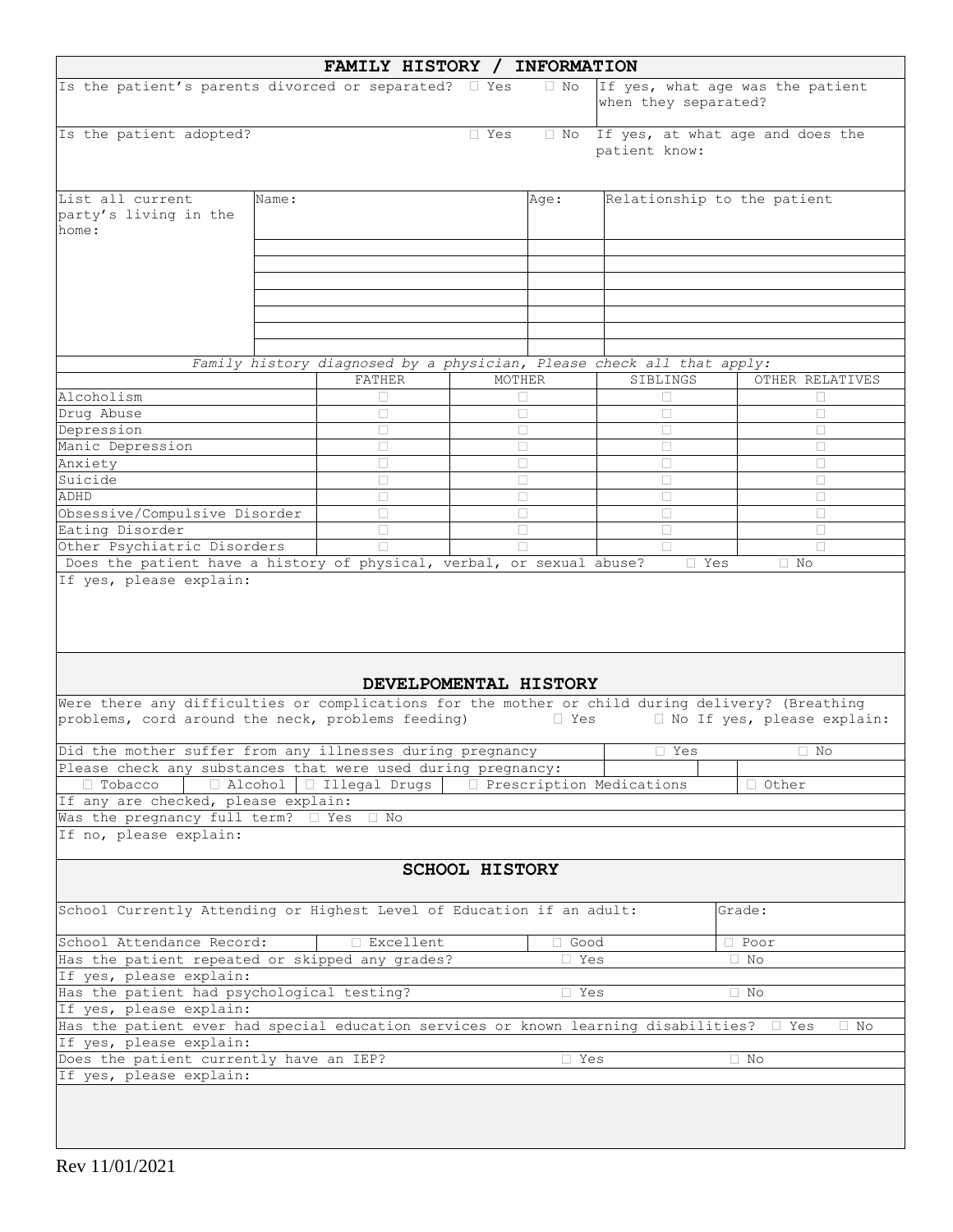| Previous Employer, position and how long you worked there:                                                                 |                      |           |  |  |                                                                         |            |           |
|----------------------------------------------------------------------------------------------------------------------------|----------------------|-----------|--|--|-------------------------------------------------------------------------|------------|-----------|
|                                                                                                                            |                      |           |  |  |                                                                         |            |           |
| SUBSTANCE                                                                                                                  |                      |           |  |  | History of use? Age of first use: Date of last use: Use within the past | vear?      |           |
| Alcohol                                                                                                                    | □ Yes                | $\Box$ No |  |  |                                                                         | $\Box$ Yes | $\Box$ No |
| Barbiturates                                                                                                               | $\Box$ Yes           | $\Box$ No |  |  |                                                                         | $\Box$ Yes | $\Box$ No |
| Xanax, Valium, Klonopin                                                                                                    | ∏ Yes                | $\Box$ No |  |  |                                                                         | $\Box$ Yes | $\Box$ No |
| Cocaine, Crack                                                                                                             | $\Box$ Yes           | $\Box$ No |  |  |                                                                         | $\Box$ Yes | $\Box$ No |
| Suboxone, Methadone                                                                                                        | $\Box$ Yes           | $\Box$ No |  |  |                                                                         | $\Box$ Yes | $\Box$ No |
| Heroin or Opiates                                                                                                          | □ Yes                | $\Box$ No |  |  |                                                                         | $\Box$ Yes | $\Box$ No |
| Synthetic Marijuana/<br>Marijuana                                                                                          | $\square$ Yes        | $\Box$ No |  |  |                                                                         | □ Yes      | $\Box$ No |
| PCP, LSD, Mescaline                                                                                                        | $\Box$ Yes           | $\Box$ No |  |  |                                                                         | $\Box$ Yes | $\Box$ No |
| Inhalants                                                                                                                  | $\Box$ Yes           | $\Box$ No |  |  |                                                                         | $\Box$ Yes | $\Box$ No |
| Caffeine                                                                                                                   | $\Box$ Yes           | $\Box$ No |  |  |                                                                         | $\Box$ Yes | $\Box$ No |
| Nicotine                                                                                                                   | □ Yes                | $\Box$ No |  |  |                                                                         | $\Box$ Yes | $\Box$ No |
| Amphetamines, Speed,<br>Uppers, Crystal Meth                                                                               | $\Box$ Yes           | $\Box$ No |  |  |                                                                         | $\Box$ Yes | $\Box$ No |
| Designer Drugs, Ecstasy                                                                                                    | $T$ Yes              | $\neg$ No |  |  |                                                                         | □ Yes      | $\Box$ No |
| Over-the-counter drugs                                                                                                     | □ Yes                | $\Box$ No |  |  |                                                                         | $\Box$ Yes | $\Box$ No |
| CBD Products                                                                                                               | $\Box$ Yes $\Box$ No |           |  |  |                                                                         | $\Box$ Yes | $\Box$ No |
| Has the patient ever received substance abuse treatment?<br>$\Box$ Yes<br>$\Box$ No<br>If yes, please explain:             |                      |           |  |  |                                                                         |            |           |
| MEDICAL HISTORY                                                                                                            |                      |           |  |  |                                                                         |            |           |
| Has the patient ever had $\Box$ Blackouts $\Box$ DUI $\Box$ Tremors $\Box$ Hallucinations                                  |                      |           |  |  |                                                                         |            |           |
| Please check all that apply to the patient and list any additional medical history:                                        |                      |           |  |  |                                                                         |            |           |
| Numps □ Measles □ Chicken Pox □ Seizures   □ Asthma □ Heart Murmur □ Thyroid                                               |                      |           |  |  |                                                                         |            |           |
| ] High Blood Pressure $\qquad \Box$ Bowel or Bladder issues $\qquad \Box$ Diabetes $\Box$ Surgery<br>$\Box$ Flu<br>□ Other |                      |           |  |  |                                                                         |            |           |
|                                                                                                                            |                      |           |  |  |                                                                         |            |           |
| Allergies to Medications:                                                                                                  |                      |           |  |  |                                                                         |            |           |

To be signed by person completing form:

Print Name (Full Name) Relationship to Patient

Signature (Full Name) Date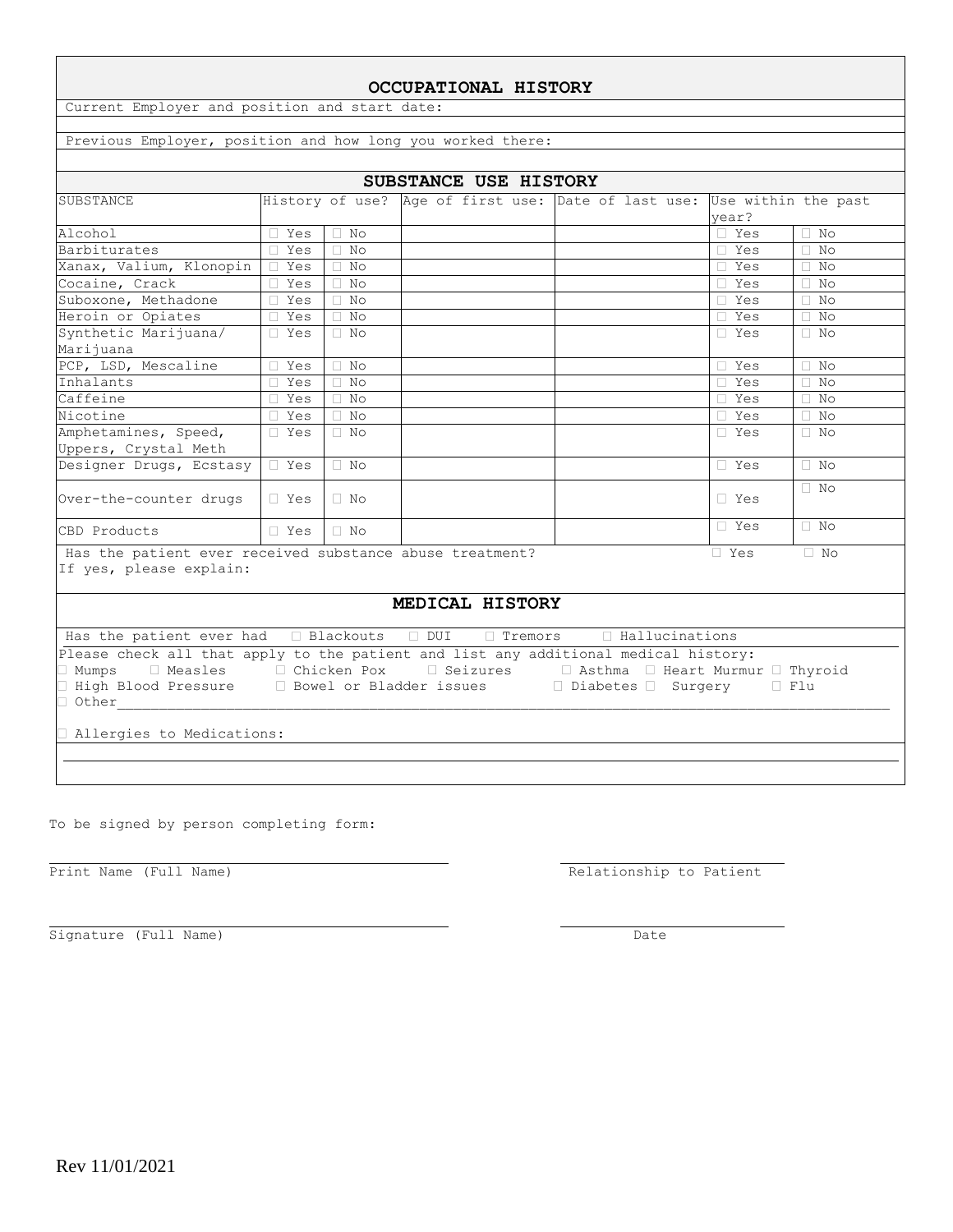# **Statement of Understanding**

I have read, understand and accept the information provided on this handout about the practice as noted by my marks and signature below.

**1.0 Office Hours: 2.0 Physician 3.0 Practice Parameters: 4.0 Appointments 5.0 Medication Refills 6.0 THC Use Policy 7.0 Initial Assessment 8.0 Inclement Weather 9.0 Emergency Procedures 10.0 Protection of Medical Information (HIPAA) 11.0 Patient Rights to Access Medical Information 12.0 Release of Medical Records 13.0 Permission to Treat a Minor Child 14.0 Billing and Insurance 15.0 Making a Complaint or Filing a Grievance 16.0 Technology Based Services 17.0 Client Rights**

I am the patient or the legal guardian or authorized representative for the patient.

Signature Date

\_\_\_\_\_\_\_\_\_\_\_\_\_\_\_\_\_\_\_\_\_\_\_\_\_\_\_\_\_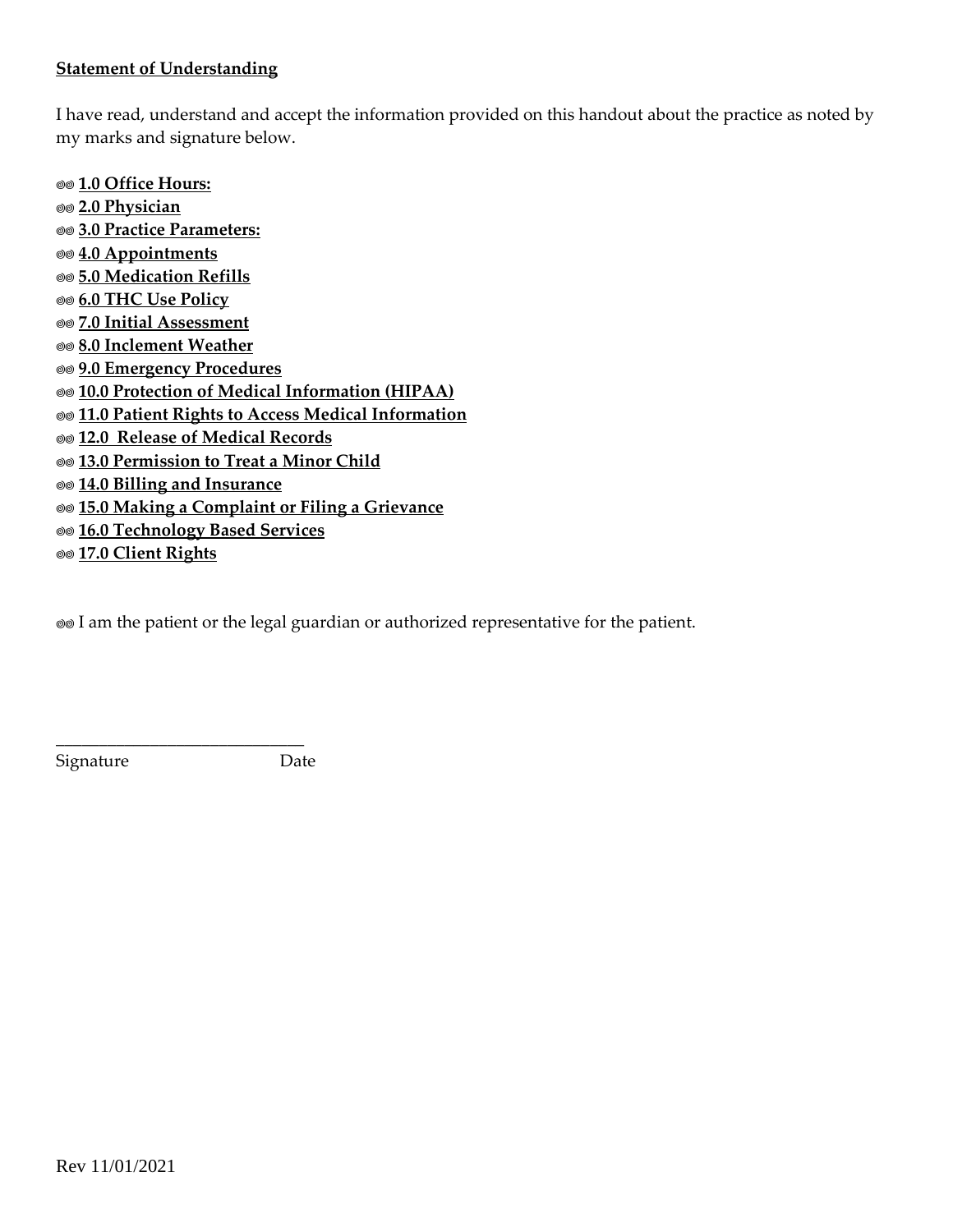

#### **Authorization for Release of Information**

| Client:                                                                                                                                                                                                                                                                                                                                                                                                                                                                                                                                                                                                                   | DOB:                                                                                                                      | Case ID Number: ____________                                                                                                                                                         |                                                                                                                       |
|---------------------------------------------------------------------------------------------------------------------------------------------------------------------------------------------------------------------------------------------------------------------------------------------------------------------------------------------------------------------------------------------------------------------------------------------------------------------------------------------------------------------------------------------------------------------------------------------------------------------------|---------------------------------------------------------------------------------------------------------------------------|--------------------------------------------------------------------------------------------------------------------------------------------------------------------------------------|-----------------------------------------------------------------------------------------------------------------------|
| I hereby authorize: Avenues to Wellness affiliated with Walnut Avenue Associates, PC                                                                                                                                                                                                                                                                                                                                                                                                                                                                                                                                      |                                                                                                                           |                                                                                                                                                                                      |                                                                                                                       |
| Site Address:                                                                                                                                                                                                                                                                                                                                                                                                                                                                                                                                                                                                             |                                                                                                                           | 16 Walnut Ave SW Roanoke VA 24016 540-345-6468, fax 540-345-3204                                                                                                                     |                                                                                                                       |
|                                                                                                                                                                                                                                                                                                                                                                                                                                                                                                                                                                                                                           |                                                                                                                           | [Name and address(es) of physician, hospital, or health care provider]                                                                                                               |                                                                                                                       |
| to release/obtain/exchange my personal health and medical information as described below with the following person(s):                                                                                                                                                                                                                                                                                                                                                                                                                                                                                                    |                                                                                                                           |                                                                                                                                                                                      |                                                                                                                       |
| For the following purpose $(s)$ :<br>$\Box$ Emergency purposes                                                                                                                                                                                                                                                                                                                                                                                                                                                                                                                                                            | $\Box$ At client request                                                                                                  | [Name and address(es) of person(s) to receive/release/exchange information]<br>$\Box$ Coordination of Care $\Box$ Treatment Planning $\Box$ Payment purposes<br>$\Box$ Other: $\Box$ |                                                                                                                       |
| This information includes (check all that apply):<br>Medical (Physical or Mental Health) Records/Lab<br>□ Educational/Academic Records<br>Assessment/Clinical Evaluation<br>$\Box$ Psychiatric/Psychological Evaluation<br>$\Box$ Other (describe below):                                                                                                                                                                                                                                                                                                                                                                 | □ Treatment Summary<br>$\Box$ Behavioral Reports<br>□ Teacher Reports<br>□ Neurological Evaluation<br>$\Box$ Court Report |                                                                                                                                                                                      | □ Discharge Summary<br>□ Treatment Plan<br>□ Progress Notes<br>□ Drug Screen Results<br>□ Substance Abuse Information |
| The information to be shared covers the following dates of service:<br>All dates of service<br>OR.                                                                                                                                                                                                                                                                                                                                                                                                                                                                                                                        |                                                                                                                           | From (date or event) ______________________ to (date or event) _________________                                                                                                     |                                                                                                                       |
| This release, made freely and voluntarily, shall remain for the period noted above and may be revoked at any time with written<br>notification executed by the responsible party noted below, except to the extent that action based on this consent has already been taken.<br>I understand that I may refuse to sign this authorization and that my refusal to sign will not affect my ability to obtain treatment or<br>payment or my eligibility for treatment or benefits.                                                                                                                                           |                                                                                                                           |                                                                                                                                                                                      |                                                                                                                       |
| I understand that I may inspect or receive a copy of the information described on this form if I ask for it.                                                                                                                                                                                                                                                                                                                                                                                                                                                                                                              |                                                                                                                           |                                                                                                                                                                                      |                                                                                                                       |
| I understand that if the person or entity that receives the above information is not a health care provider or a health plan covered by<br>federal privacy regulations, the released information may be redisclosed by such person or entity and will likely no longer be protected<br>by the federal privacy regulations. The recipient may otherwise be prohibited under federal law from redisclosing substance abuse<br>information, AIDS/HIV status, or mental health information unless another authorization is obtained from me or unless such use or<br>disclosure is specifically required or permitted by law. |                                                                                                                           |                                                                                                                                                                                      |                                                                                                                       |
| A photocopy, fax, or electronically transmitted version of this document has the same force and effect as the original.                                                                                                                                                                                                                                                                                                                                                                                                                                                                                                   |                                                                                                                           |                                                                                                                                                                                      |                                                                                                                       |
| Signature of client                                                                                                                                                                                                                                                                                                                                                                                                                                                                                                                                                                                                       |                                                                                                                           | Date                                                                                                                                                                                 |                                                                                                                       |
| Signature of parent/guardian/client's representative                                                                                                                                                                                                                                                                                                                                                                                                                                                                                                                                                                      |                                                                                                                           | Printed Name of Representative                                                                                                                                                       | Date                                                                                                                  |
| If signed by other than client, indicate relationship:                                                                                                                                                                                                                                                                                                                                                                                                                                                                                                                                                                    |                                                                                                                           |                                                                                                                                                                                      |                                                                                                                       |

If prepared and/or witnessed by a AveWellWalnut Staff Member: \_\_\_\_\_\_\_\_\_\_\_\_\_\_\_\_\_\_\_\_\_\_\_\_\_\_\_\_\_\_\_\_\_\_\_ (Staff member name) **Revocation of Authorization (if applicable):**  Date and time written notice of revocation of authorization received:

AveWell Walnut Staff who received notice for file and notified Privacy Officer (print name):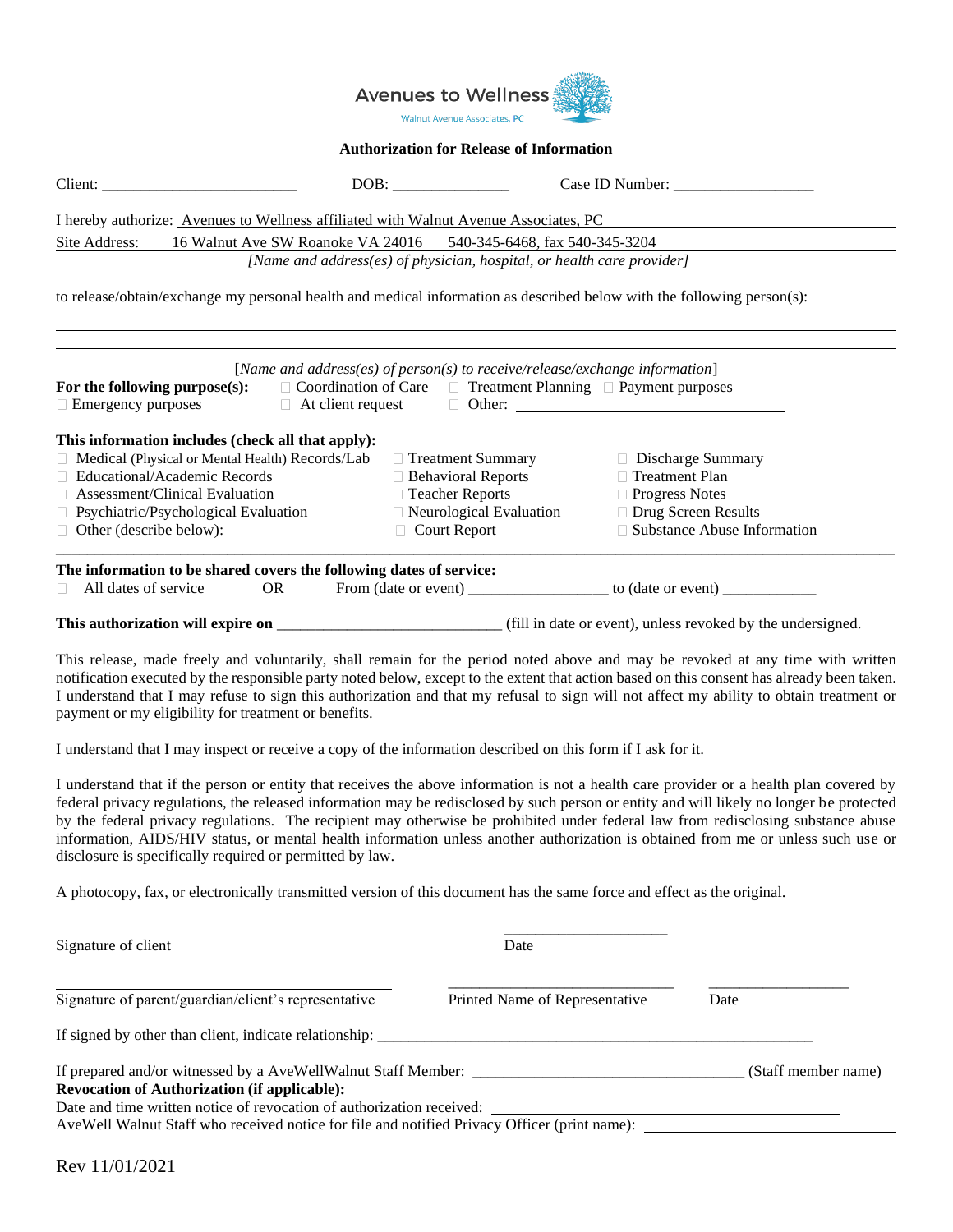

#### **Authorization for Release of Information**

| Client:                                                                                                                                                                                                                                                                                                                                                                       | DOB:                                                                                                                                                  | Case ID Number:                                                                                                                                                                                                                                                                                                                                                                                                                                                                                      |  |  |  |  |
|-------------------------------------------------------------------------------------------------------------------------------------------------------------------------------------------------------------------------------------------------------------------------------------------------------------------------------------------------------------------------------|-------------------------------------------------------------------------------------------------------------------------------------------------------|------------------------------------------------------------------------------------------------------------------------------------------------------------------------------------------------------------------------------------------------------------------------------------------------------------------------------------------------------------------------------------------------------------------------------------------------------------------------------------------------------|--|--|--|--|
| I hereby authorize: Avenues to Wellness affiliated with Walnut Avenue Associates, PC                                                                                                                                                                                                                                                                                          |                                                                                                                                                       |                                                                                                                                                                                                                                                                                                                                                                                                                                                                                                      |  |  |  |  |
| 16 Walnut Ave SW Roanoke VA 24016 540-345-6468, fax 540-345-3204<br>Site Address:                                                                                                                                                                                                                                                                                             |                                                                                                                                                       |                                                                                                                                                                                                                                                                                                                                                                                                                                                                                                      |  |  |  |  |
|                                                                                                                                                                                                                                                                                                                                                                               | [Name and address(es) of physician, hospital, or health care provider]                                                                                |                                                                                                                                                                                                                                                                                                                                                                                                                                                                                                      |  |  |  |  |
| to release/obtain/exchange my personal health and medical information as described below with the following person(s):                                                                                                                                                                                                                                                        |                                                                                                                                                       |                                                                                                                                                                                                                                                                                                                                                                                                                                                                                                      |  |  |  |  |
| list insurance:                                                                                                                                                                                                                                                                                                                                                               |                                                                                                                                                       |                                                                                                                                                                                                                                                                                                                                                                                                                                                                                                      |  |  |  |  |
| $\Box$ Emergency purposes                                                                                                                                                                                                                                                                                                                                                     | [Name and address(es) of $person(s)$ to receive/release/exchange information]<br>$\Box$ At client request $x \Box$ Other: Billing and Insurance Audit | For the following purpose(s): $\Box$ Coordination of Care $\Box$ Treatment Planning $\Box$ Payment purposes                                                                                                                                                                                                                                                                                                                                                                                          |  |  |  |  |
| This information includes (check all that apply):<br>x□ Medical (Physical or Mental Health) Records/Lab<br>□ Educational/Academic Records<br>$\Box$ Assessment/Clinical Evaluation<br>$x \Box$ Psychiatric/Psychological Evaluation<br>$\Box$ Other (describe below):                                                                                                         | $x \Box$ Treatment Summary<br>$x \Box$ Behavioral Reports<br>□ Teacher Reports<br>$\Box$ Neurological Evaluation<br>$\Box$ Court Report               | $x \Box$ Discharge Summary<br>$x \Box$ Treatment Plan<br>$x \Box$ Progress Notes<br>x□ Drug Screen Results<br>$x \Box$ Substance Abuse Information                                                                                                                                                                                                                                                                                                                                                   |  |  |  |  |
| The information to be shared covers the following dates of service:<br>All dates of service<br><b>OR</b><br>services and payment related transactions<br>This authorization will expire on _until the end of services and payment related transactions_(fill in date or event), unless<br>revoked by the undersigned.<br>payment or my eligibility for treatment or benefits. |                                                                                                                                                       | From (date or event) Beginning of treatment to (date or event) the end of<br>This release, made freely and voluntarily, shall remain for the period noted above and may be revoked at any time with written<br>notification executed by the responsible party noted below, except to the extent that action based on this consent has already been taken.<br>I understand that I may refuse to sign this authorization and that my refusal to sign will not affect my ability to obtain treatment or |  |  |  |  |

I understand that I may inspect or receive a copy of the information described on this form if I ask for it.

I understand that if the person or entity that receives the above information is not a health care provider or a health plan covered by federal privacy regulations, the released information may be redisclosed by such person or entity and will likely no longer be protected by the federal privacy regulations. The recipient may otherwise be prohibited under federal law from redisclosing substance abuse information, AIDS/HIV status, or mental health information unless another authorization is obtained from me or unless such use or disclosure is specifically required or permitted by law.

A photocopy, fax, or electronically transmitted version of this document has the same force and effect as the original.

| Signature of client                                                                                                          | Date                           |      |
|------------------------------------------------------------------------------------------------------------------------------|--------------------------------|------|
| Signature of parent/guardian/client's representative<br>If signed by other than client, indicate relationship:               | Printed Name of Representative | Date |
| If prepared and/or witnessed by a AveWell Walnut Staff Member: ___________                                                   | (Staff member name)            |      |
| <b>Revocation of Authorization (if applicable):</b><br>Date and time written notice of revocation of authorization received: |                                |      |
| AveWell Walnut Staff who received notice for file and notified Privacy Officer (print name):                                 |                                |      |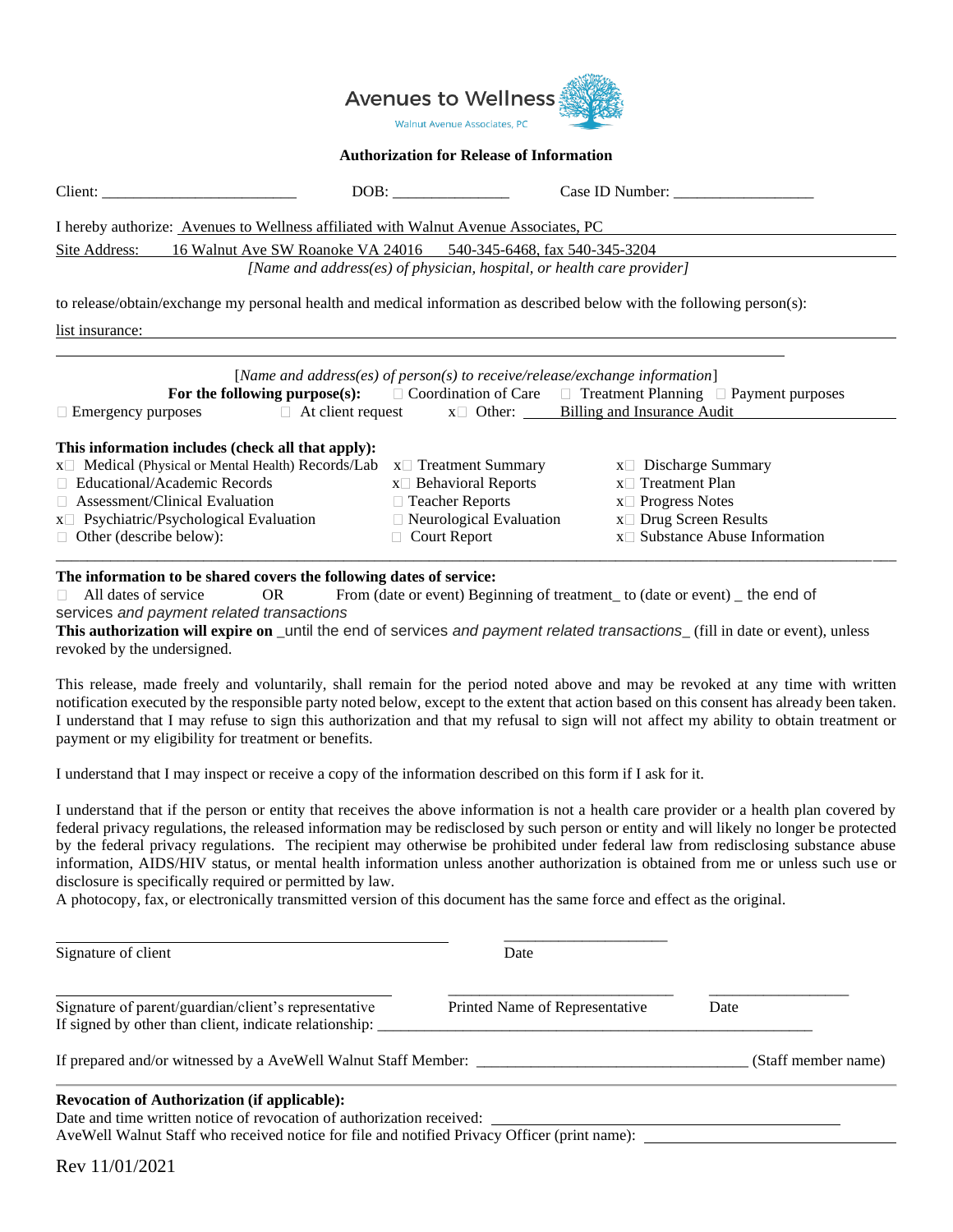

. 16 Walnut Avenue, SW Roanoke VA 24016 540-345-6468 phone, 540-345-3204 fax

**1.0 Office Hours:** (*subject to change depending on provider)* Monday – Thursday from 7:30 a.m. - 5:00 p.m. Closed Friday

**2.0 Providers: Jitendra Desai, MD Sarah Rodes, PA-C Michelle Whittaker, FNP-BC Jessica Gillispie, PA-C**

# **3.0 Practice Parameters:**

This practice is **strictly outpatient.** The Physicians and the PA's see patients during regular business hours only. Calls placed to the office outside of regular business hours will be returned within 1 business day. *In addition to the medication management services our providers strongly recommend additional supportive services and counseling for patients.*

# **4.0 Appointments:**

Clients are required to keep scheduled appointments to ensure successful, appropriate, and ethical ongoing treatment. The office requires 24 hours advance notification for cancellations. For Monday appointments please notify the office by 5pm on Thursday. Failure to attend an appointment is unacceptable and will lead to the patient being discharged. In order to serve a growing need for Psychiatric care at our office we ask for your close attention to times and dates of scheduled appointments and appreciate promptness so that other patients are not inconvenienced or delayed. A no-show to a scheduled appointment means that some other patient will not have opportunity for clinical care at that time.

To assist families who are waiting for an opening, we have adopted a strict no-show policy. We will be unable to continue providing psychiatric services to any patient who either misses three (3) appointments in a calendar year, two consecutive appointments, or cancels two times in less than 24 hours within the calendar year. Cancellations on the day of an appointment or arrive 5 minutes late are considered missed appointments. Also, we will be unable to reschedule patients who miss their first initial evaluation.

# **5.0 Medication Refills:**

Keeping scheduled appointments is important to maintaining your treatment and prescriptions. Should you miss an appointment, it is likely that your prescription will run out. In this instance, you must call your pharmacy for a refill five to seven days **before** your medication runs out. Two to three business days are required to process refill requests. You may also send your refill request through the Patient Portal. Lost, stolen, or misplaced prescriptions will not be filled automatically. Random drug screens will be done at the discretion of the prescriber.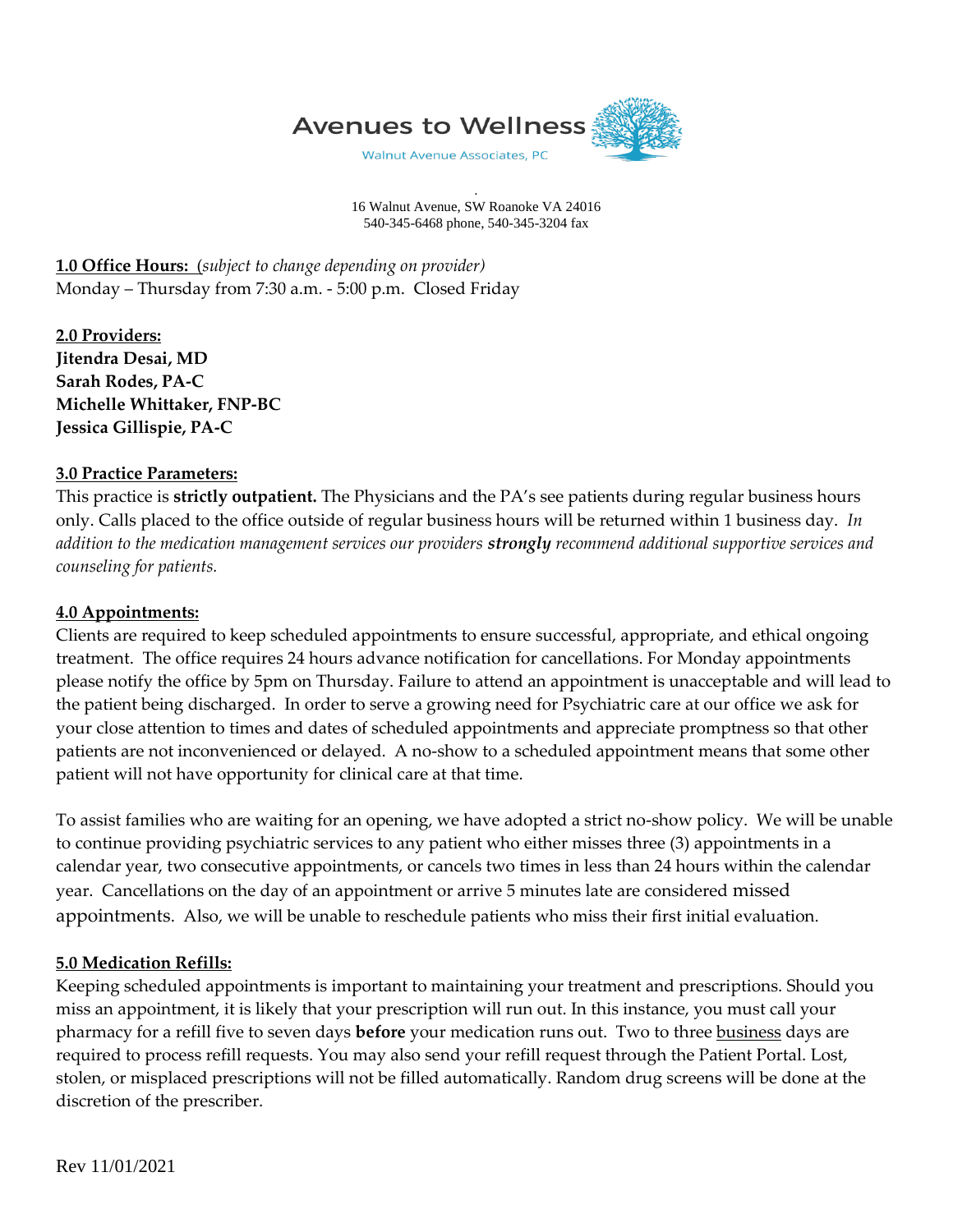### **6.0 THC Use:**

THC possession laws have changed in Virginia effective 7/1/2021. However, this does not change the office policy to discourage the use of THC with controlled substances and psychiatric medications. It can alter the therapeutic effect of the medications prescribed and mask psychiatric symptoms.

Some insurance panels require periodic urine drug screens. Testing positive for THC could possibly cause your insurance prior authorization to be denied by insurance.

### **7.0 Initial Assessment:**

Initial assessments are conducted by the provider to:

- gather data by which the provider can make informed recommendations to the patient about therapies, medications, and testing which may be indicated by his/her circumstances and condition,
- establish an initial rapport which will facilitate effective treatment and evaluate any potential suicidal/homicidal ideation by means of a mental status exam. If such ideation is present, a risk assessment is conducted, and adequate protective interventions, including referral for hospitalization if necessary, are made by the psychiatrist and documented. If further treatment is indicated following the assessment process, appropriate referrals for testing, medication, adjunctive therapies, community resources and the like will be made at this time.

### **8.0 Inclement Weather:**

Inclement weather notifications are posted on the office voicemail. Please call (540) 345-6468 after 7:15 a.m. for weather related information.

### **9.0 Emergency Procedures:**

An emergency situation is an extremely critical and/or life-threatening situation that requires immediate professional attention. **If you should have an emergency, do not call or email the office, Instead, we ask you call:**

### **Emergency Services: 911**

**Connect: (540) 981-8181 or (800) 284-8898**

### **10.0 Protection of Medical Information (HIPAA):**

*HIPAA* is the Health Insurance Portability and Accountability Act. This federal law requires that we inform patients of the control they have over their medical information and how their information is used and the reasons it can be disclosed to other parties.

### **11.0 Patient Rights to Access Medical Information:**

### **As a patient, you have the right to:**

- Copy and review your individual medical records
- Request amendments to your medical records
- Receive an accounting of individuals who have accessed your medical records
- Restrict access to your records, beyond those placed by office policy
- Request specific ways to communicate with you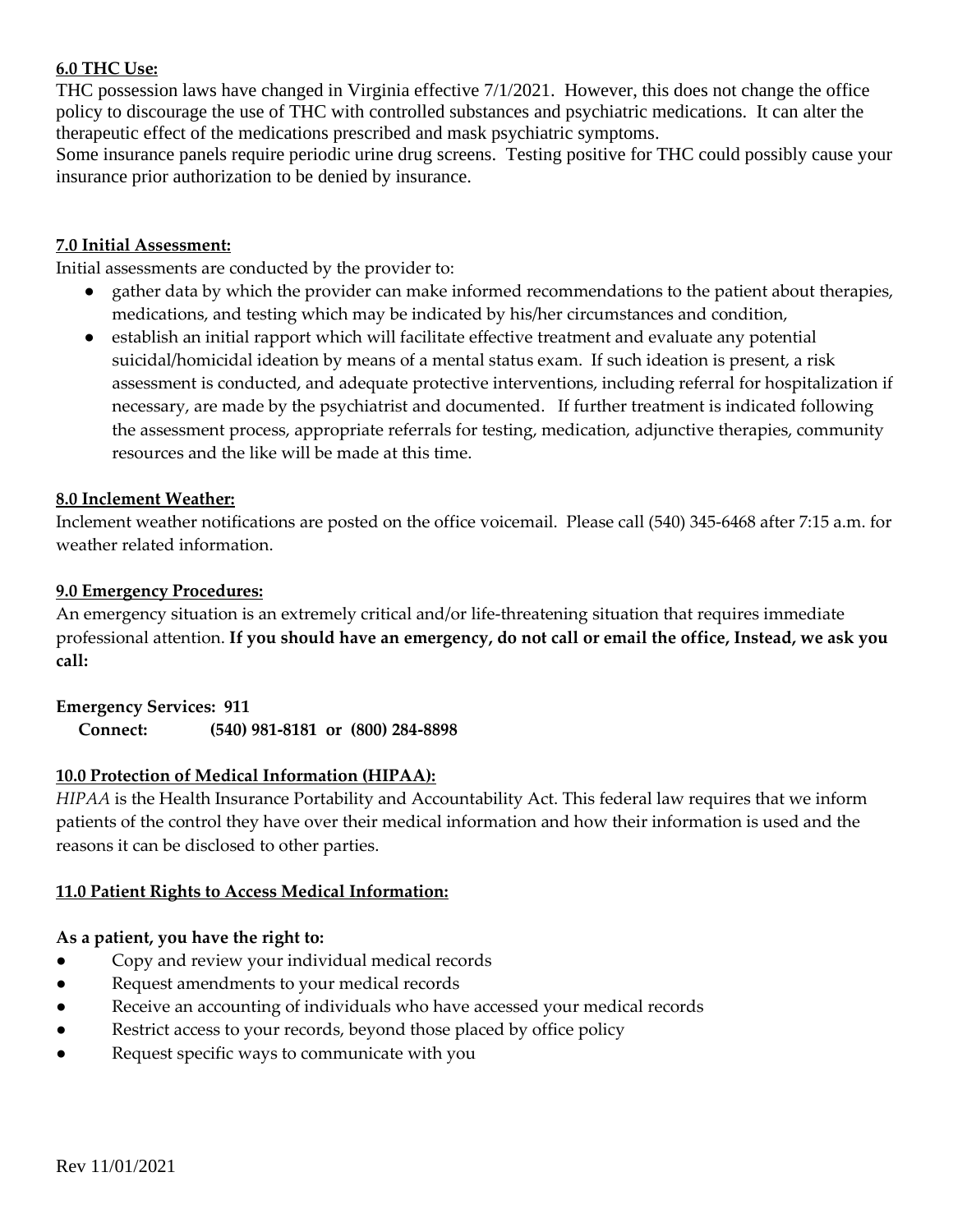Whenever using and disclosing Protected Health Information (PHI) or when requesting PHI from another covered entity, we will make reasonable efforts to limit PHI disclosure to the minimum necessary required to accomplish the intended purpose of the use, disclosure or request.

# **12.0 Release of Medical Records:**

As a covered entity, it is within our legal right to use and disclose protected health information without express authorization for the following purposes:

- Oversight of the health care system Quality Assurance
- Research with Institutional Review board approval or to prepare a research protocol
- Public health, and in cases of emergency
- Judicial and administrative proceedings
- Professional judgment when in the best interest of the patient
- To provide information to next-of-kin, if a patient cannot speak for themselves
- For identification of the body of a deceased person
- For facilities (Hospitals, etc...) directories
- In other situations where the use of disclosure is mandated by law and consistent with the requirements of the law.

However, we **cannot** release your medical records for use without your express permission in the following situations:

- Protected Health Information beyond treatment, payment and operations functions
- Information covered by a restriction
- Research that includes treatment

**If you would like to have your medical records released to yourself or another party, you must first complete an authorization form. This form details the specific types of information you would like released and to whom you would like the records delivered.**

# **13.0 Permission to Treat a Minor Child:**

Please note that we require written permission from a parent or guardian to treat a minor child (any child under the age of 18).

- When parents are married the signature of one parent is sufficient to provide treatment.
- If the patient's parents are divorced, we require the signature of the parent having legal custody of the child.

We cannot provide any level of treatment to any child unless the proper signed consent form(s) is on file.

# **14.0 Billing and Insurance:**

**You must provide a current copy of your insurance card (front and back) before we can determine your benefits and insurance filing requirements. Please bring your insurance card to each appointment.** We make every effort to verify your insurance benefits for outpatient mental health and substance abuse services in advance of your first appointment. However, we request that you contact your insurance company to check benefits and preauthorization requirements when you schedule your first appointment. Some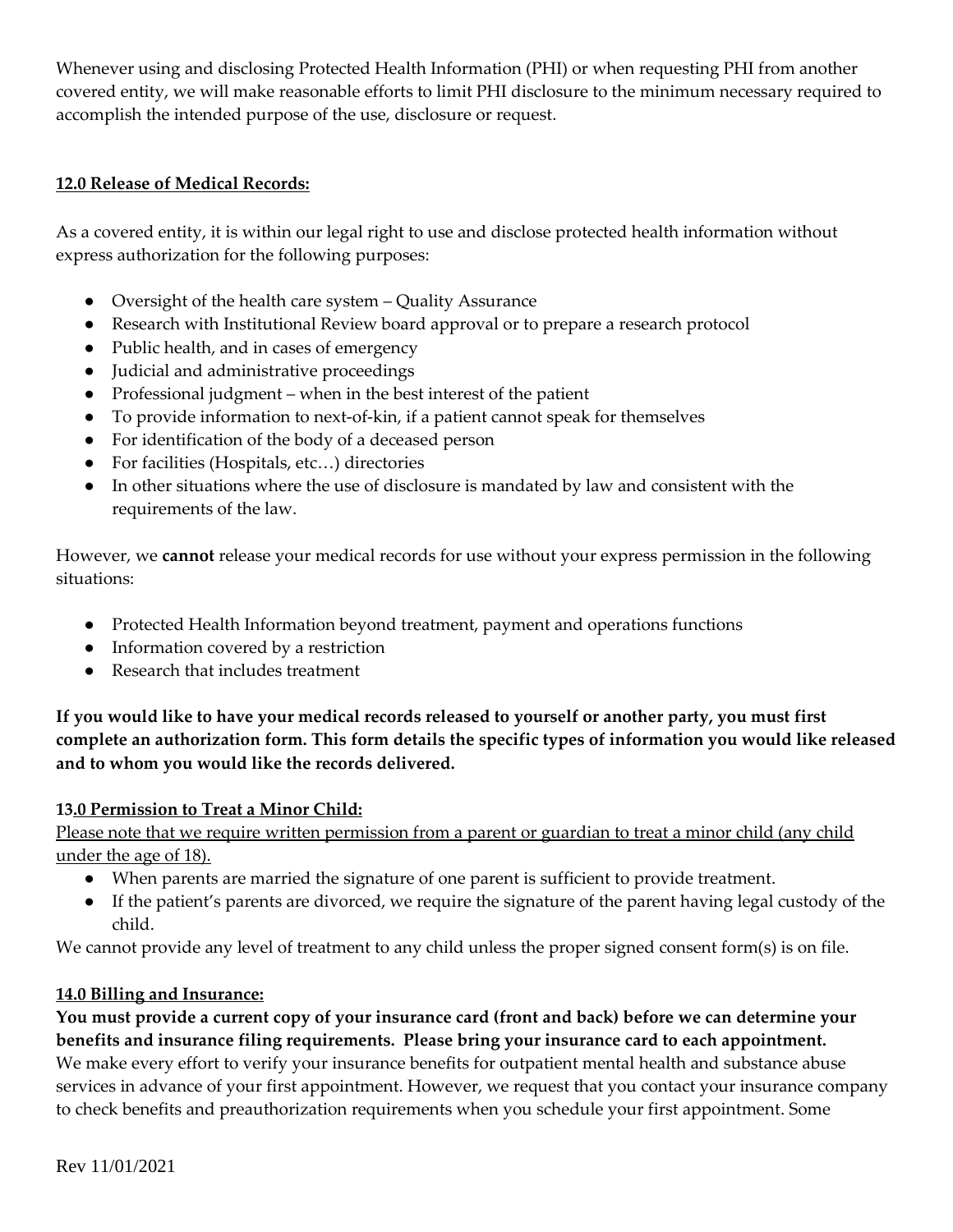companies require preauthorization or a PCP referral. Your failure to follow this procedure could result in not obtaining your maximum benefits or any benefits at all.

# **Please be aware that:**

If you choose to use your insurance benefits, your insurance company or the company which manages your mental health and/or substance abuse benefits, may require specific information regarding your case to determine the benefits available to you. We require specific written permission to release information to your managed care company.

This office will make every effort to file claims correctly and adhere to the filing requirements for your insurance policy. However, we cannot fully guarantee your coverage or your benefits. In the event that your insurance company does not pay for services, **you are ultimately responsible for payment.**

Insurance policies are contractual agreements between you, "the subscriber," and your insurance company. Our office cannot alter your insurance policy, guarantee what services are covered or determine exactly what your reimbursement will be. Insurance companies sometimes exclude certain diagnostic codes or treatment modalities; therefore, it is impossible to guarantee coverage until a claim is filed and a response is received from your insurance carrier.

Walnut Avenue Associates, PC will only bill to insurance carriers if your insurance information (and a copy of your insurance card) is provided in advance of services being provided. If a balance is transferred to you because we do not have the information necessary to bill your insurance carrier, you will be responsible for that balance due. We will not be able to back-bill your insurance, even if your insurance information is provided at a later date.

# **15.0 Making a Complaint or Filing a Grievance**

To all clients of Avenues to Wellness:

If you are dissatisfied with the services being provided by us or if you wish to file a grievance against perceived unfair treatment, the following procedures must be followed:

- 1. Explain your concern, complaint, or grievance to the Avenues staff providing the service.
- 2. If the conflict is not resolved, or if you do not feel comfortable making the complaint to the Avenues staff member, request the name and method of contacting the supervisor of the Avenues staff member.
- 3. If conference with the immediate supervisor does not end in a satisfactory resolution, you may contact the corporate office contact person identified below.
- 4. If you are still dissatisfied after talking with the person in the corporate office, you may contact the DBHDS Regional Advocate's Office identified below.

The above steps are provided in sequence. Some steps may be eliminated if you wish. For example, the initial complaint may be made directly to the corporate office.

After each step in the process, you will receive written notice of the actions taken as a result of the complaint. Copies of all information concerning your complaint or grievance will be kept in the corporate office.

Rev 11/01/2021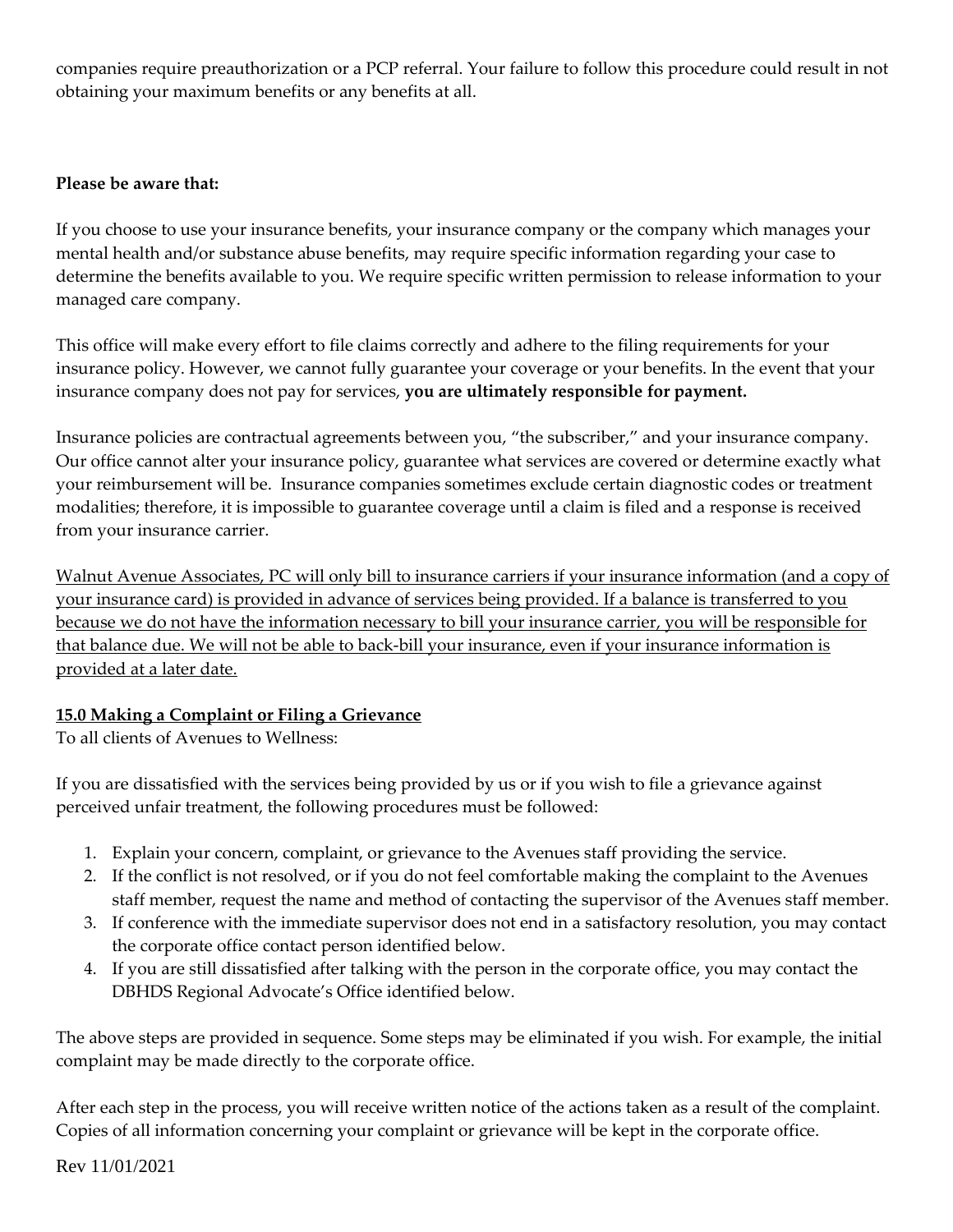# **Medical Practice Administrator: Amy Stone Regional Advocate: Jennifer Kovack Roanoke VA 24016** 1-877-600-7437  **540-345-6468**

# **16. Technology Based Services**

Technology Based Service Delivery for Psychiatric Assessments and Medication Management may be provided by way of Tele Psychiatry in the state of Virginia. This approach will allow our providers to see, hear, and interact with patients from a remote location and provide services at a distance. Walnut Avenue Associates, PC will utilize a Tele Specialized Cloud-Based Platform that is Secure and HIPAA compliant. The Medical Provider's at Walnut Avenue Associates, PC are licensed within the State of Virginia and other governing bodies for which their license requires. Walnut Avenue Associates, PC will use company owned computer and equipment to provide Tele Psychiatry services to patients. Privacy and Security measures put in place through Walnut Avenue Associates, PC policy will be followed. All information gathered during a Tele Psychiatry Session will be documented within a separate Electronic Medical Record platform. When engaging in Tele Psychiatry clients will be notified about provider credentials, location, contact information, diagnosis, medication recommendations, drug interactions, and service recommendations. The staff is competent in the equipment, software, privacy, and confidentiality. Emergency Crisis situations will be dealt with immediately and the use of local emergency numbers and services will be utilized. By signing the Statement of Understanding I have read the above information regarding Walnut Avenue Associates, PC, use of Technology Based Services and have had an opportunity to have my questions answered.